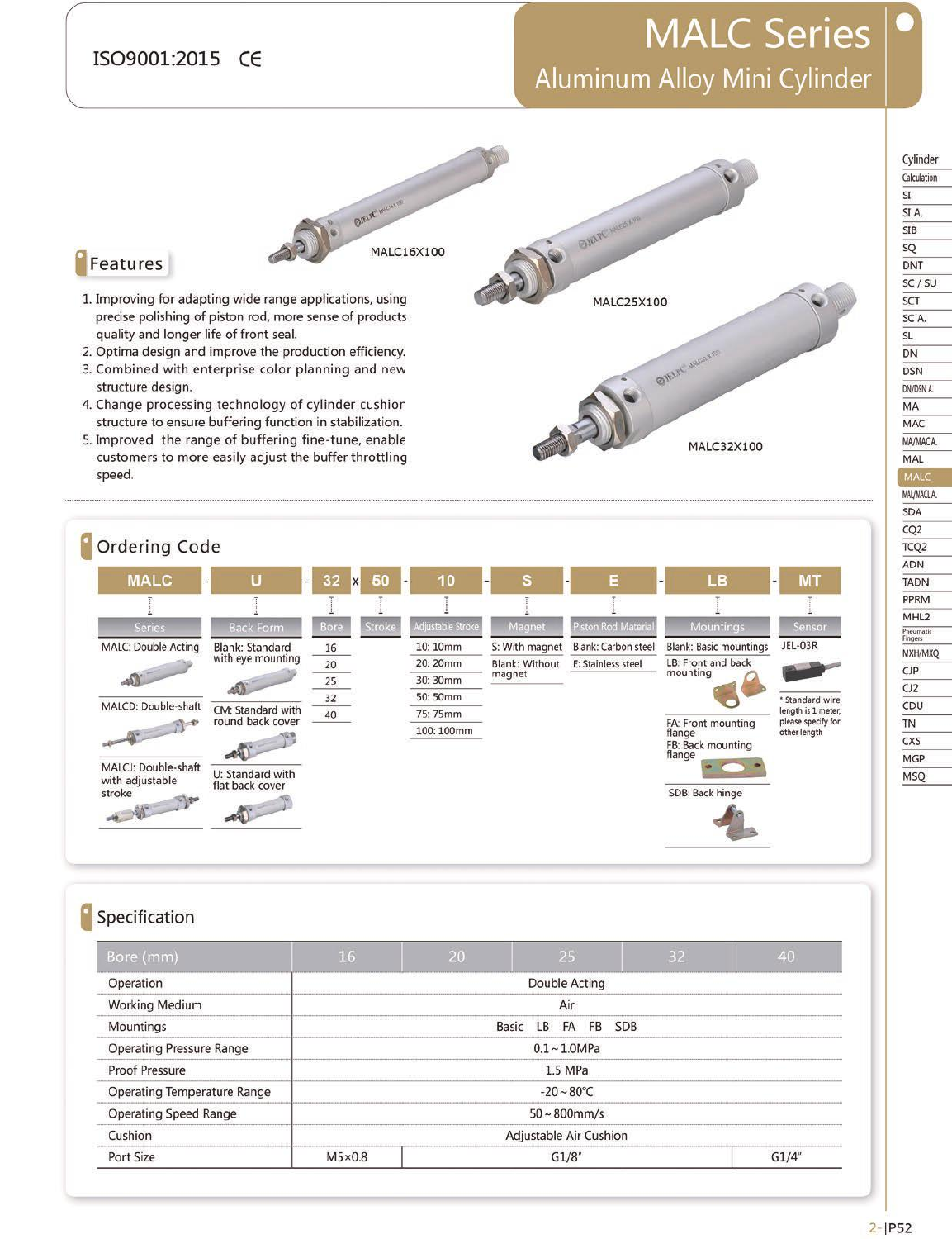| ISO9001:2015 CE   |     |     |                |                                                                                      |                            |                |                      |                                |                                                             |                       |                       |                   |                         | <b>MALC Seri</b><br>Aluminum Alloy Mini Cylir |
|-------------------|-----|-----|----------------|--------------------------------------------------------------------------------------|----------------------------|----------------|----------------------|--------------------------------|-------------------------------------------------------------|-----------------------|-----------------------|-------------------|-------------------------|-----------------------------------------------|
| Overall Dimension |     |     |                |                                                                                      |                            |                |                      |                                |                                                             |                       |                       |                   |                         |                                               |
| MALC<br>CA        |     | ¥]  | Е<br>н         | B<br>F                                                                               | G<br>G 1<br>G/2            | 2.X            | A+Stroke<br>C+Stroke |                                | G<br>G <sub>1</sub><br>$\frac{G/2}{2}$<br>٠<br>$\epsilon$ . | □<br>$\mathbf{s}$     | ØP                    |                   |                         | ΑY                                            |
|                   |     |     | JQ             | UМ<br>A1+Stroke<br>C+Stroke<br>φ<br>Cylinder with or without magnet is the same size | G<br>G <sub>1</sub><br>G/2 |                |                      |                                | Ü<br>A1+Stroke<br>C+Stroke<br>G                             | $\overline{G}$<br>G/2 |                       |                   |                         |                                               |
| Dimension         |     |     |                |                                                                                      |                            |                |                      |                                |                                                             |                       |                       |                   |                         |                                               |
| Bore/Stroke       | A   | A1  | $\overline{B}$ | $\mathsf{C}$                                                                         | $\mathsf{D}$               | D <sub>1</sub> | $\langle E \rangle$  | $\langle \mathbf{F} \rangle$ . | $\begin{bmatrix} G \end{bmatrix}$                           | G1                    | $\langle$ H $\rangle$ | $\vert$ T $\vert$ | $\overline{\mathsf{J}}$ | $\mathbf{K}$                                  |
| 16                | 105 | 90  | 38             | 52                                                                                   | 15                         | 12             | 24                   | 14                             | 11                                                          | $6.5\,$               | 16                    | 10                | 5                       | $M6\times1$                                   |
| 20                | 131 | 110 | 40             | 70                                                                                   | 21                         | 12             | 28                   | 12                             | 16                                                          | 12                    | 20                    | 12                | 6                       | $M8 \times 1.25$                              |
| 25                | 135 | 114 | 44             | 70                                                                                   | 21                         | 14             | 30                   | 14                             | 16                                                          | 11                    | 22                    | 17                | 6                       | $M10\times1.25$                               |
| 32                | 141 | 114 | 44             | 70                                                                                   | 27                         | 14             | 30                   | 14                             | 16                                                          | 11.5                  | 22                    | 17                | 6                       | $M10\times1.25$                               |
| 40                | 165 | 138 | 46             | 92                                                                                   | 27                         | 14             | 32                   | 14                             | 22                                                          | 15                    | 24                    | 19                | $\overline{7}$          | $M12\times1.25$                               |



| Bore/Stroke |                | P  | O  | IS. | U    |    | W  | X             | <b>AR</b>      | <b>AX</b> | <b>AY</b> |      |
|-------------|----------------|----|----|-----|------|----|----|---------------|----------------|-----------|-----------|------|
| 16          | $M16\times1.5$ | 6  | 12 | 6   | 21   | 6  | 5  | $M5\times0.8$ | 6              | 27.8      | 24        | 6    |
| 20          | $M22\times1.5$ | 8  | 16 | 12  | 27   | 8  | 6  | G1/8          | 7              | 33.5      | 29        | 9    |
| 25          | $M22\times1.5$ | 8  | 16 | 12  | 32   | 10 | 8  | G1/8          | $\overline{ }$ | 33.5      | 29        | 9    |
| 32          | $M24\times 2$  | 10 | 16 | 15  | 39.5 | 12 | 10 | G1/8          | 9              | 37        | 32        | 11.5 |
| 40          | $M30\times2$   | 12 | 20 | 15  | 47   | 16 | 14 | G1/4          | 9              | 46        | 40        | 14   |



### <sup>o</sup> Parts

| <b>Number</b> | <b>Name</b>           | Number | Name               |
|---------------|-----------------------|--------|--------------------|
|               | Piston rod            | 9      | Barrel             |
|               | Hexagon nut           | 10     | Piston             |
|               | Shaft seal            | 11     | Piston seal        |
| 4             | Hexagon nut           | 12     | Anti-friction seal |
|               | DU bearing            | 13     | Magnet             |
| 6             | Front cover           | 14     | Screw              |
|               | Anti-collision gasket | 15     | O ring             |
| 8             | Cushion               | 16     | Back cover         |

# MALC Series Aluminum Alloy Mini Cylinder

SJELPC®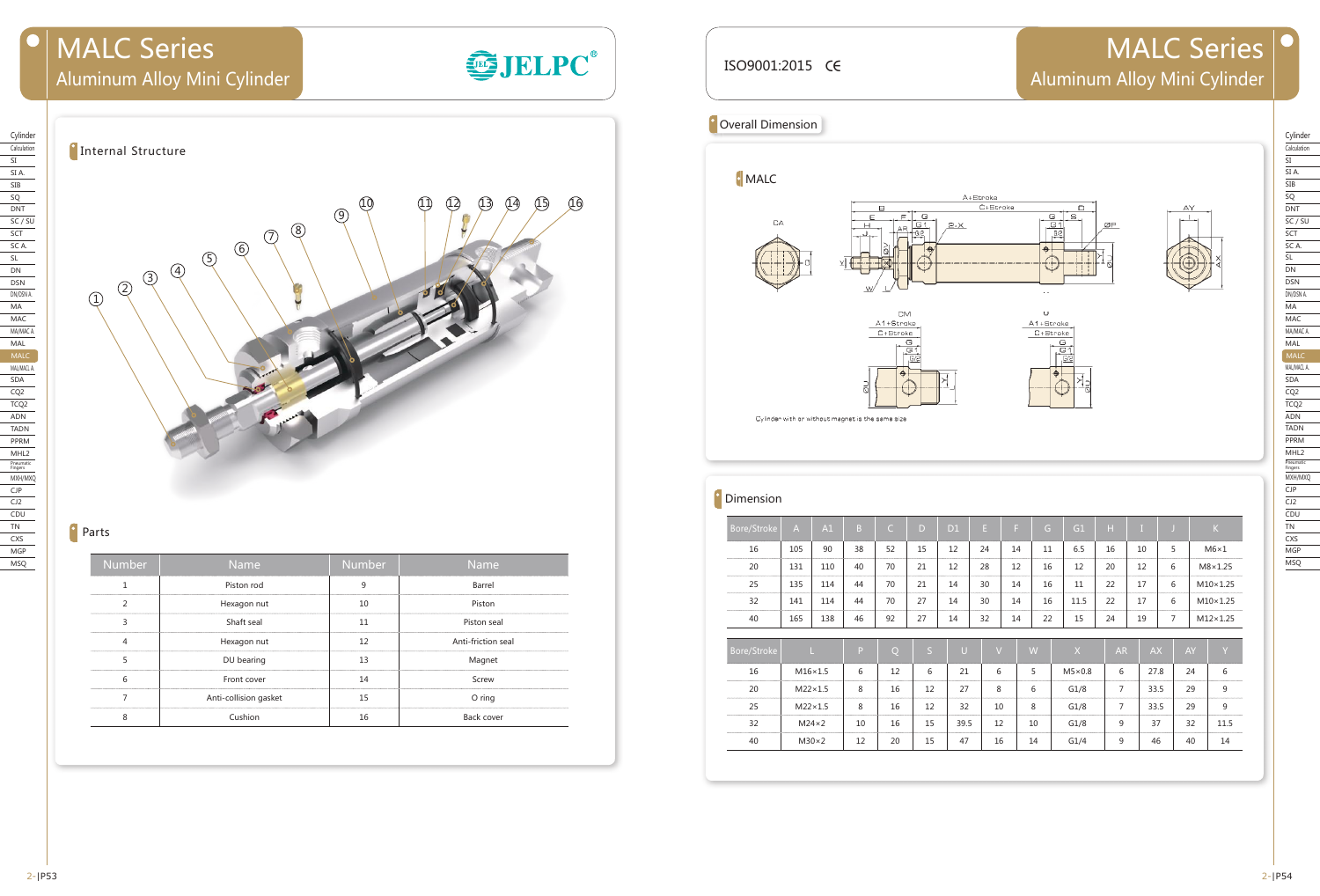### ISO9001:2015 CE

#### **Overall Dimension**

#### Cylinder Calculation SI SI A. SIB SQ DNT  $SC / SU$ SCT SC A. SL DN DSN DN/DSN A. MA MAC MA/MAC A. MAL MALC MAL/MACL A. SDA CQ2 TCQ2 ADN TADN PPRM MHL2 Pneumatic Fingers MXH/MXQ CJP CJ2 CDU TN **CXS** MGP MSQ

| Calculation              |
|--------------------------|
| SI                       |
| SI A                     |
| SIB                      |
| SQ                       |
| DNT                      |
| <b>SU</b><br>S           |
| SC<br>T                  |
| SC                       |
| SL                       |
| DN                       |
| DSN                      |
| DN/DSN A.                |
| МA                       |
| MA <sub>C</sub>          |
| MA/MAC A                 |
| MAL                      |
| MAL/MACL A               |
| MAL/MACL A               |
| —<br>SDA                 |
|                          |
| CQ <sub>2</sub>          |
| TCQ <sub>2</sub>         |
| ADN                      |
| <b>TADN</b>              |
| PPRM                     |
| MHL2                     |
| Pneur<br>natic<br>Finger |
| MXH/MXQ                  |
| <b>CJP</b>               |
| CJ2                      |
| CDU                      |
| ΤN                       |
| <b>CXS</b>               |
| MGP                      |
| MSQ                      |

# MAL / MALC  $| \bullet \rangle$ Mini Cylinder Accessory







| Symbol                 | B. | AA<br>(MAL |          | A <sub>A</sub><br>(MSAL/MTAL Series) |                          | A <sub>B</sub> | <b>AC</b><br>(MAL |          | <b>AC</b><br>(MSAL/MTAL Series) |                          | <b>AE</b> | AF | <b>AH</b> | <b>AL</b> | AP  | <b>AO</b> | AT. | 5  |
|------------------------|----|------------|----------|--------------------------------------|--------------------------|----------------|-------------------|----------|---------------------------------|--------------------------|-----------|----|-----------|-----------|-----|-----------|-----|----|
| Bore/<br><b>Stroke</b> |    | Series)    | $0 - 50$ | $50-$<br>100                         | $100 -$<br>150           |                | Series)           | $0 - 50$ | $50 -$<br>100                   | $100 -$<br>150           |           |    |           |           |     |           |     |    |
| 16                     | 38 | 90         | 115      | 140                                  | $\overline{\phantom{a}}$ | 25             | 78                | 103      | 128                             | $\overline{\phantom{a}}$ | 44        | 32 | 20        | 13        | 5.5 | 6         | 3   | 14 |
| 20                     | 40 | 116        | 141      | 166                                  | 191                      | 25             | 100               | 125      | 150                             | 175                      | 54        | 40 | 25        | 15        | 6.5 | 8         | 3   | 12 |
| 25                     | 44 | 116        | 141      | 166                                  | 191                      | 29             | 100               | 125      | 150                             | 175                      | 54        | 40 | 25        | 15        | 6.5 | 8         | 3   | 14 |
| 32                     | 44 | 136        | 161      | 186                                  | 211                      | 19             | 120               | 145      | 170                             | 195                      | 59        | 45 | 32        | 25        | 6.5 | 8         | 4   | 14 |
| 40                     | 46 | 158        | 183      | 208                                  | 233                      | 21             | 142               | 167      | 192                             | 217                      | 64        | 50 | 36        | 25        | 6.5 | 8         | 4   | 14 |

| MALCJ                                                        | Symbol         |           |                   |     | C (MSAL/MTAL Series) |                           | 8R L |          |    | REIREIRD |  |
|--------------------------------------------------------------|----------------|-----------|-------------------|-----|----------------------|---------------------------|------|----------|----|----------|--|
|                                                              | Bore/Stroke    |           | <b>MAL Series</b> |     |                      | $0-50$   50-100   100-150 |      |          |    |          |  |
| A1+Stroke×2+Adjustable Stroke                                |                | $\sim$    |                   | 77  | 102                  |                           |      | $\sim$   |    |          |  |
| $C+Store$<br><b>E1 - Stroke i Aciustable Stroke</b>          | $\Omega$<br>ZU |           |                   | 95  | 120                  | 145                       |      | 38       |    |          |  |
| مستحصل<br>______________<br>____<br>1 - Acjustable Stroke II | つち             | 44        | $70^{\circ}$      | 95  | 120                  | 145                       |      | 38       |    |          |  |
|                                                              |                | $\Lambda$ |                   | 95  | 120                  | 145                       |      |          | 33 |          |  |
|                                                              |                |           | ດາ                | 117 | 142                  | 167                       |      | 50<br>JU | ≺h |          |  |
|                                                              |                |           |                   |     |                      |                           |      |          |    |          |  |

### **Overall Dimension**



#### <sup>o</sup> Dimension



### **C** Dimension

| Bore/<br><b>Stroke</b> | $\overline{A}$ | A1        |    | B   B1 | C  | LE. |    | $E1$ F | G               | $\overline{G1}$ | H  | -11         |    | ∖K !            |                | U    | $\overline{V}$  | <b>W</b>          | X             | AR | $AX$ $AY$ |    | <sup>Y</sup> |
|------------------------|----------------|-----------|----|--------|----|-----|----|--------|-----------------|-----------------|----|-------------|----|-----------------|----------------|------|-----------------|-------------------|---------------|----|-----------|----|--------------|
| 16                     | 128            | 125       | 38 | 35     | 52 | 24  | 21 | 14     | 11              | 6.5             | 16 | 10          | 5  | M6×1            | $M16\times1.5$ | 21   | 6               | - 5               | $M5\times0.8$ | 6  | 27.8      | 24 | -6           |
| 20                     | 150            | 147       | 40 | 37     | 70 | 28  | 25 | 12     | 16              | 12              | 20 | 12          | 6  | M8×1.25         | $M22\times1.5$ | 27   | 8               | -6                | G1/8          | 7  | 33.5      | 29 | 9            |
| 25                     |                | 158 155   | 44 | 41     | 70 | 30  | 27 | 14     | 16 <sup>1</sup> | 11              | 22 | 17          | -6 | $M10\times1.25$ | $M22\times1.5$ | 32   | 10              | - 8               | G1/8          | 7  | 33.5      | 29 | -9           |
| 32                     |                | 158   155 | 44 | 41     | 70 | 30  | 27 | 14     |                 | 16   11.5   22  |    | 17          | 6  | $M10\times1.25$ | $M24\times 2$  | 39.5 | 12 <sup>1</sup> | 10 <sup>1</sup>   | G1/8          | 9  | 37        |    | 32 11.5      |
| 40                     | 184            | 180       | 46 | 42     | 92 | 32  | 28 | 14     |                 | $22 \mid 15$    | 24 | $19 \mid 7$ |    | M12×1.25        | $M30\times2$   | 47   |                 | $16 \mid 14 \mid$ | G1/4          | 9  | 46        | 40 | 14           |







### **Dimension**

# MALC Series Aluminum Alloy Mini Cylinder



#### **Overall Dimension**